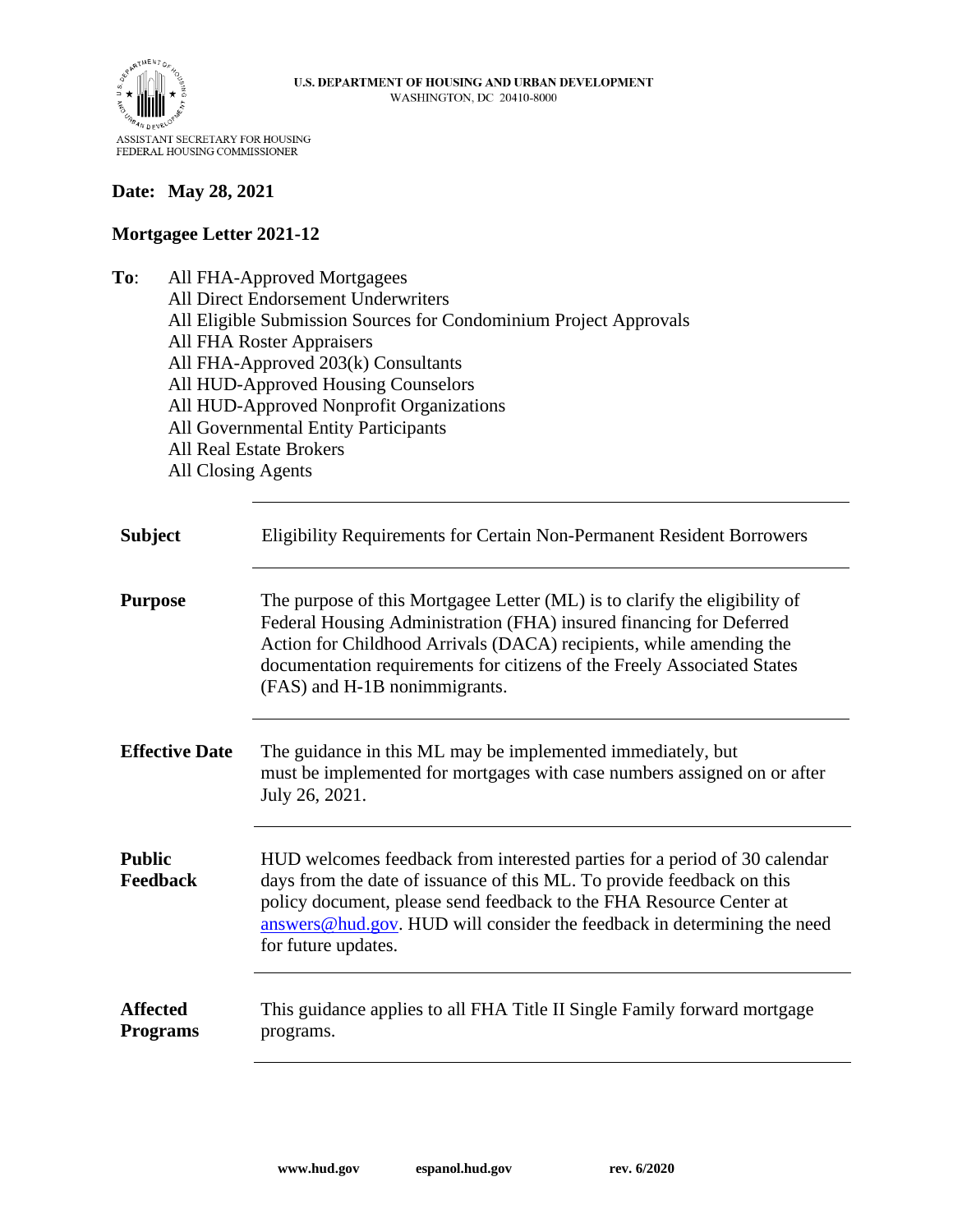## **Mortgagee Letter 2021-12,** Continued

**Background** Under FHA's longstanding requirements, Non-Permanent Residents are eligible for FHA-insured single-family mortgage financing provided:

- the Property will be the Borrower's Principal Residence;
- the Borrower has a valid Social Security Number (SSN), except for those employed by the World Bank, a foreign embassy, or equivalent employer identified by HUD;
- the Borrower is eligible to work in the United States, as evidenced by the Employment Authorization Document, Form I-766 (EAD), issued by the U.S. Citizenship and Immigration Services (USCIS); and
- the Borrower satisfies the same requirements, terms, and conditions as those for U.S. citizens.

FHA requirements also stated that individuals without lawful residency in the United States are ineligible for FHA-insured mortgage financing. This requirement was included in the policy, but FHA recognizes it was not terminology that had clear consistent meaning.

On June 15, 2012, the Secretary of Homeland Security announced that individuals who arrived in the United States as minors and meet certain additional guidelines may request consideration of deferred action from prosecution for removal for a period of two years under the DACA policy, subject to renewal. These DACA recipients are also eligible for work authorization in the United States during the period of deferred action. Deferred action is an exercise of prosecutorial discretion to defer removal action against an individual for a certain period of time. An individual who has received deferred action is authorized by the Department of Homeland Security (DHS) to be present in the United States during the period deferred action is in effect. FHA's requirements for "lawful residency" pre-date the establishment of DACA and thus FHA did not anticipate the scenario where a prospective borrower may be authorized by DHS to be present during the period of deferred action and eligible for work authorization. Because of this confusion, as announced in FHA INFO #21-04 under the prior Administration, FHA waived Handbook 4000.1 Section II.A.1.b.ii(A)(9)(c) in its entirety in order to provide further clarity regarding the eligibility of FHA-insured mortgage financing for DACA recipients for endorsements on or after January 19, 2021. This ML clarifies existing policies and implements the eligibility requirements instituted by the waiver.

In addition to the requirement for lawful residency, FHA has generally required evidence of employment authorization for Non-Permanent Residents, except for individuals granted asylee or refugee status. However, under the respective Compacts of Free Association (CFAs) between the United States and the FAS of the Federated States of Micronesia, the Republic of the Marshall Islands, and the Republic of Palau; citizens of the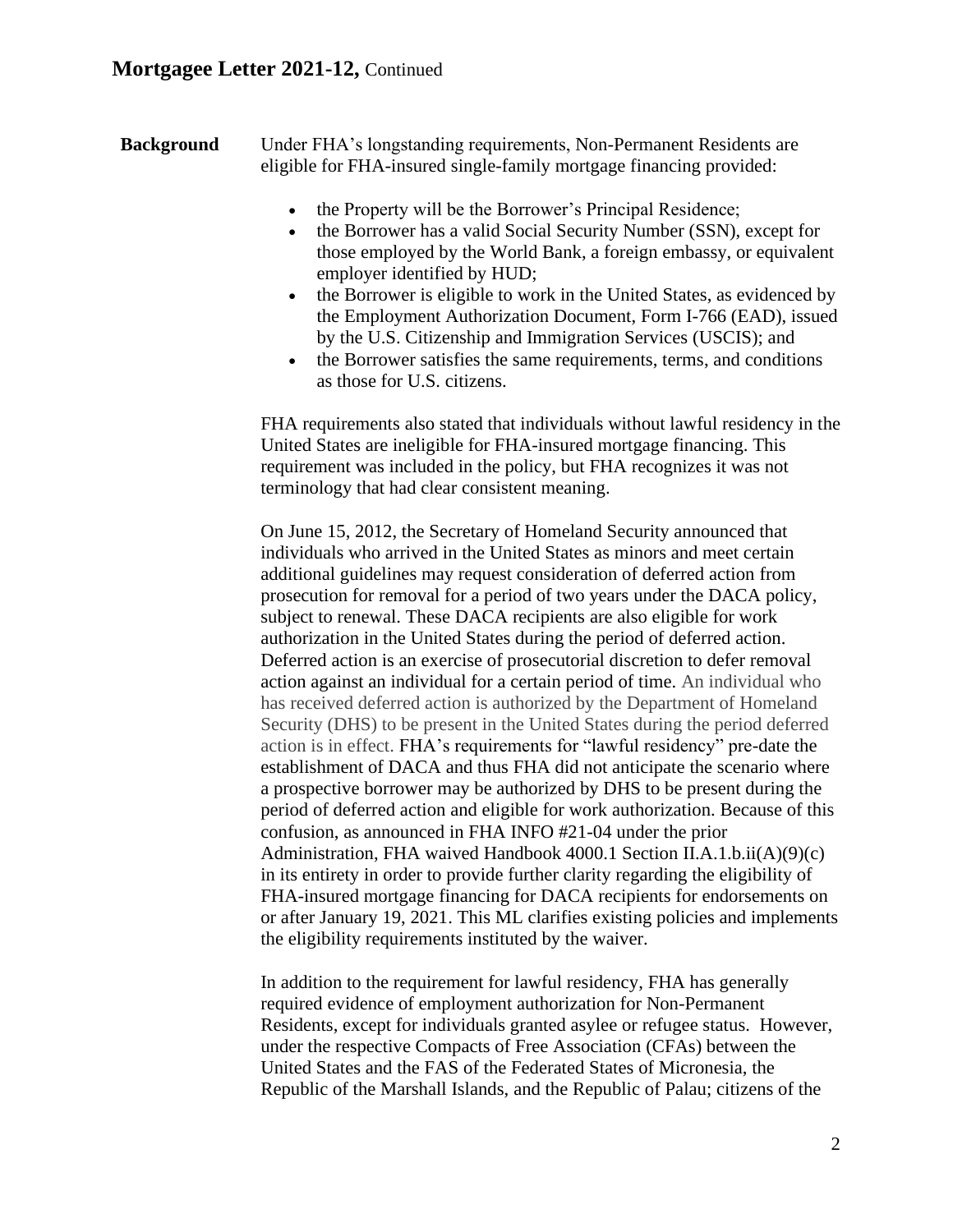# **Mortgagee Letter 2021-12,** Continued

| FAS may apply for admission to the United States as nonimmigrants without<br>visas and are authorized to work without obtaining an EAD. In recognition of<br>such employment authorization, in April 2020, FHA waived the EAD<br>requirement in Handbook 4000.1, II.A.1.b.ii( $A$ )(9)(b) for citizens of the FAS.<br>This ML will update Handbook 4000.1 to remove this requirement. This<br>policy update is also consistent with the respective CFAs between the FAS<br>and the United States. These borrowers still must meet all other pertinent<br>eligibility requirements for FHA-insured financing.<br>FHA is also aware that non-citizens admitted to the United States under the<br>H-1B nonimmigrant classification and maintaining H-1B status may be<br>eligible to work in the United States without obtaining an EAD. FHA<br>addresses in this ML the eligibility requirements for such individuals. |
|----------------------------------------------------------------------------------------------------------------------------------------------------------------------------------------------------------------------------------------------------------------------------------------------------------------------------------------------------------------------------------------------------------------------------------------------------------------------------------------------------------------------------------------------------------------------------------------------------------------------------------------------------------------------------------------------------------------------------------------------------------------------------------------------------------------------------------------------------------------------------------------------------------------------|
| This ML clarifies and continues existing eligibility requirements for Non-<br>Permanent Residents granted deferred action pursuant to DACA policy<br>previously addressed in the January 19, 2021 waiver.                                                                                                                                                                                                                                                                                                                                                                                                                                                                                                                                                                                                                                                                                                            |
| This ML eliminates the requirement to obtain an EAD for Non-Permanent<br>Residents who are citizens of the FAS and certain individuals maintaining<br>lawful H-1B nonimmigrant status who have demonstrated stable<br>employment.                                                                                                                                                                                                                                                                                                                                                                                                                                                                                                                                                                                                                                                                                    |
| The Residency Requirements section of Handbook 4000.1 is being updated<br>to incorporate these requirements and for further clarity.                                                                                                                                                                                                                                                                                                                                                                                                                                                                                                                                                                                                                                                                                                                                                                                 |
| Handbook 4000.1 Section II.A.1.b.ii(A)(9) is revised as follows:                                                                                                                                                                                                                                                                                                                                                                                                                                                                                                                                                                                                                                                                                                                                                                                                                                                     |
| (9) Residency Requirements<br>The Mortgagee must determine the residency status of the Borrower based<br>on information provided on the mortgage application and other applicable<br>documentation. A Social Security card is not sufficient to prove immigration<br>or work status. The following categories of individuals are eligible for FHA-<br>insured financing in accordance with the requirements set forth below:                                                                                                                                                                                                                                                                                                                                                                                                                                                                                         |
| (a) Permanent Residents                                                                                                                                                                                                                                                                                                                                                                                                                                                                                                                                                                                                                                                                                                                                                                                                                                                                                              |
| (i) Standard<br>A Borrower with lawful permanent resident status may be eligible for FHA-<br>insured financing provided the Borrower satisfies the same requirements,<br>terms and conditions as those for U.S. citizens.                                                                                                                                                                                                                                                                                                                                                                                                                                                                                                                                                                                                                                                                                            |
|                                                                                                                                                                                                                                                                                                                                                                                                                                                                                                                                                                                                                                                                                                                                                                                                                                                                                                                      |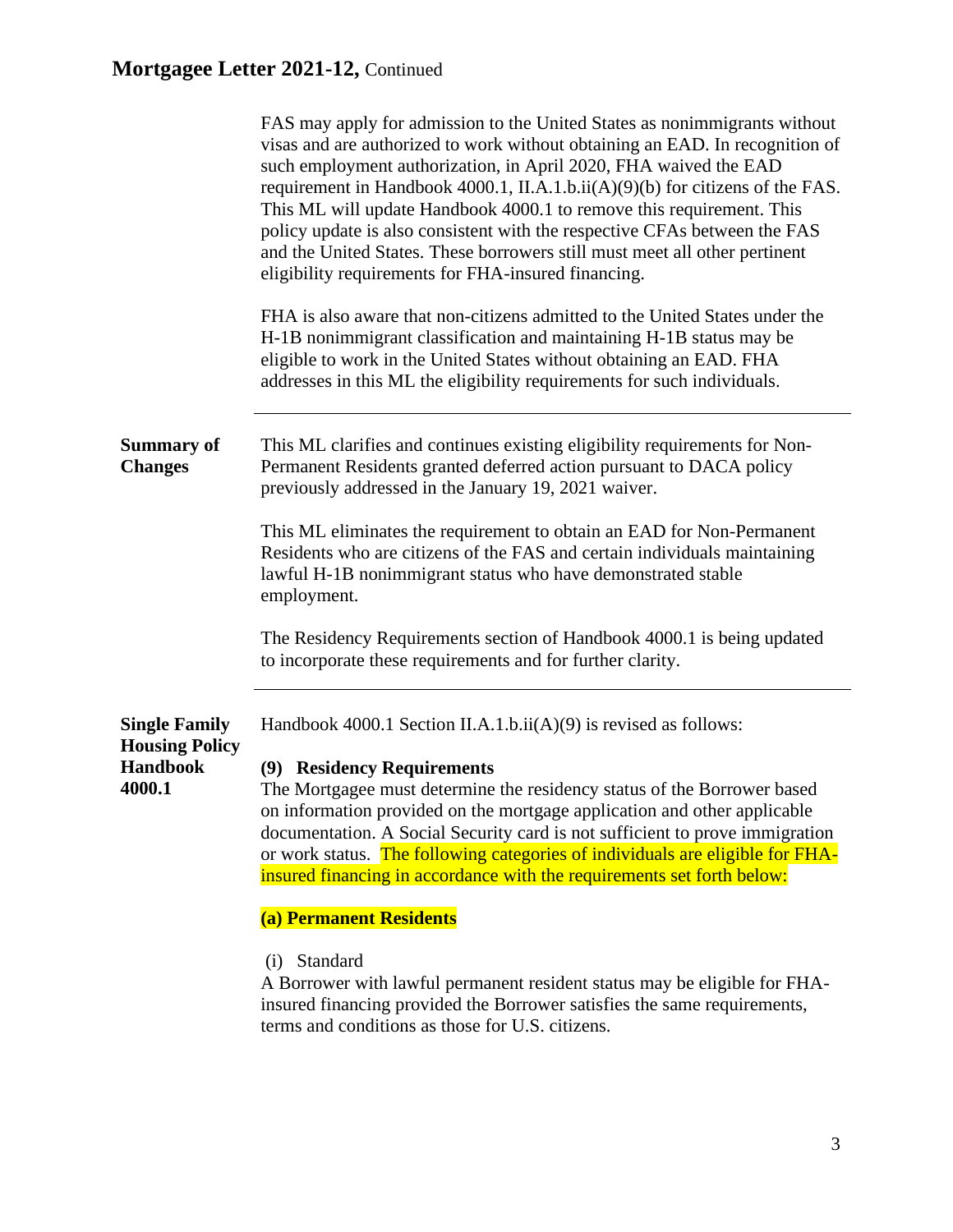## **Mortgagee Letter 2021-12,** Continued

(ii) Required Documentation

The mortgage file must include evidence of lawful permanent residence and indicate that the Borrower is a lawful permanent resident on the URLA.

The U.S. Citizenship and Immigration Services (USCIS) within the Department of Homeland Security provides evidence of lawful permanent resident status.

### **(b) Non-Permanent Residents**

A Borrower who is a non-permanent resident may be eligible for FHAinsured financing provided:

- the Property will be the Borrower's Principal Residence;
- the Borrower has a valid SSN, except for those employed by the World Bank, a foreign embassy, or equivalent employer identified by HUD;
- the Borrower is eligible to work in the United States **provided the** borrower provides either:
	- oan Employment Authorization Document (USCIS Form I-766) showing that work authorization status is current;
	- oa USCIS Form I-94 evidencing H-1B status, and evidence of employment by the authorized H-1B employer for a minimum of one vear:
	- oevidence of being granted refugee or asylee status by the USCIS; or
	- oevidence of citizenship of the Federated States of Micronesia, the Republic of the Marshall Islands, or the Republic of Palau; and
- the Borrower satisfies the same requirements, terms and conditions as those for U.S. citizens.

If the Employment Authorization Document (USCIS Form I-766) or evidence of H-1B status will expire within one year and a prior history of residency status renewals exists, the Mortgagee may assume that continuation will be granted. If there are no prior renewals, the Mortgagee must determine the likelihood of renewal based on information from the employer or the USCIS.

A Borrower residing in the United States by virtue of refugee or asylee status granted by the USCIS must provide documentation:

- Employment Authorization Document (USCIS Form I-766) or USCIS Form I-94 indicating refugee or asylum status, or
- USCIS Form I-797 notice indicating approval of a USCIS Form I-589, Application for Asylum or Withholding of Removal substantiating the refugee or asylee status.